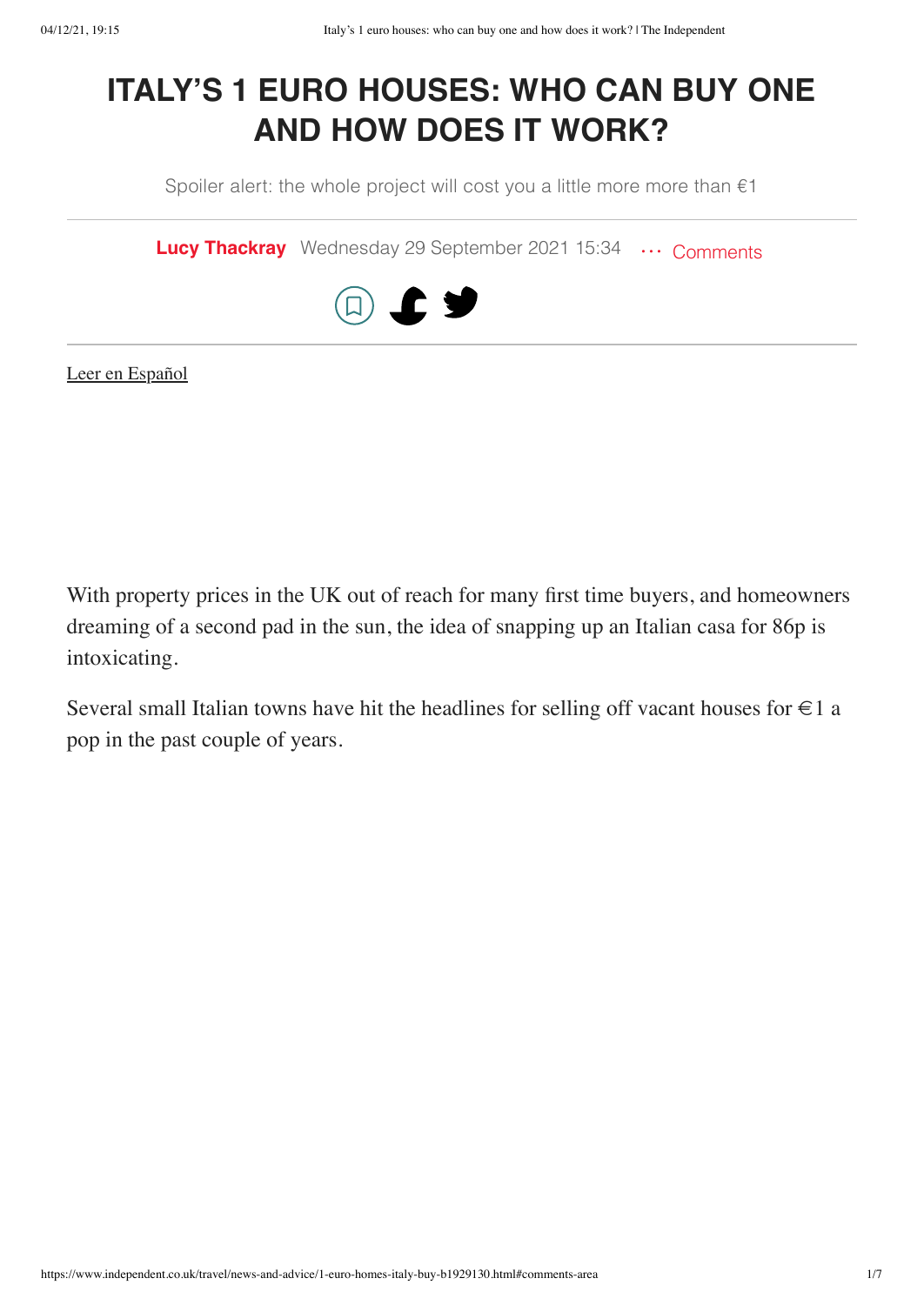But how does the scheme work, and who is eligible to snap up one of these bargain villas in the sun?

### **Why** is Italy selling houses for  $\in$ 1?

As young Italians increasingly migrate to the city and choose cosmopolitan jobs over rural and community vocations, many of Italy's prettiest remote villages are becoming abandoned, with tiny, ageing populations that are beginning to die off.



Some elderly Italians have found themselves with no one to leave their house to, bequeathing it instead to the local authorities, who have to decide what to do with it, while some younger citizens have inherited properties in areas they have no intention of moving to.

Having a second home in Italy means paying taxes, so selling these unused houses off cheaply can be more lucrative than keeping them.

That's why around 25 Italian municipalities are making prospective homeowners an offer they can't refuse - a house for the symbolic price of  $\in$ 1.

The idea is, having these homes improved and occupied in the next few years is worth more to the towns than selling them off at full price.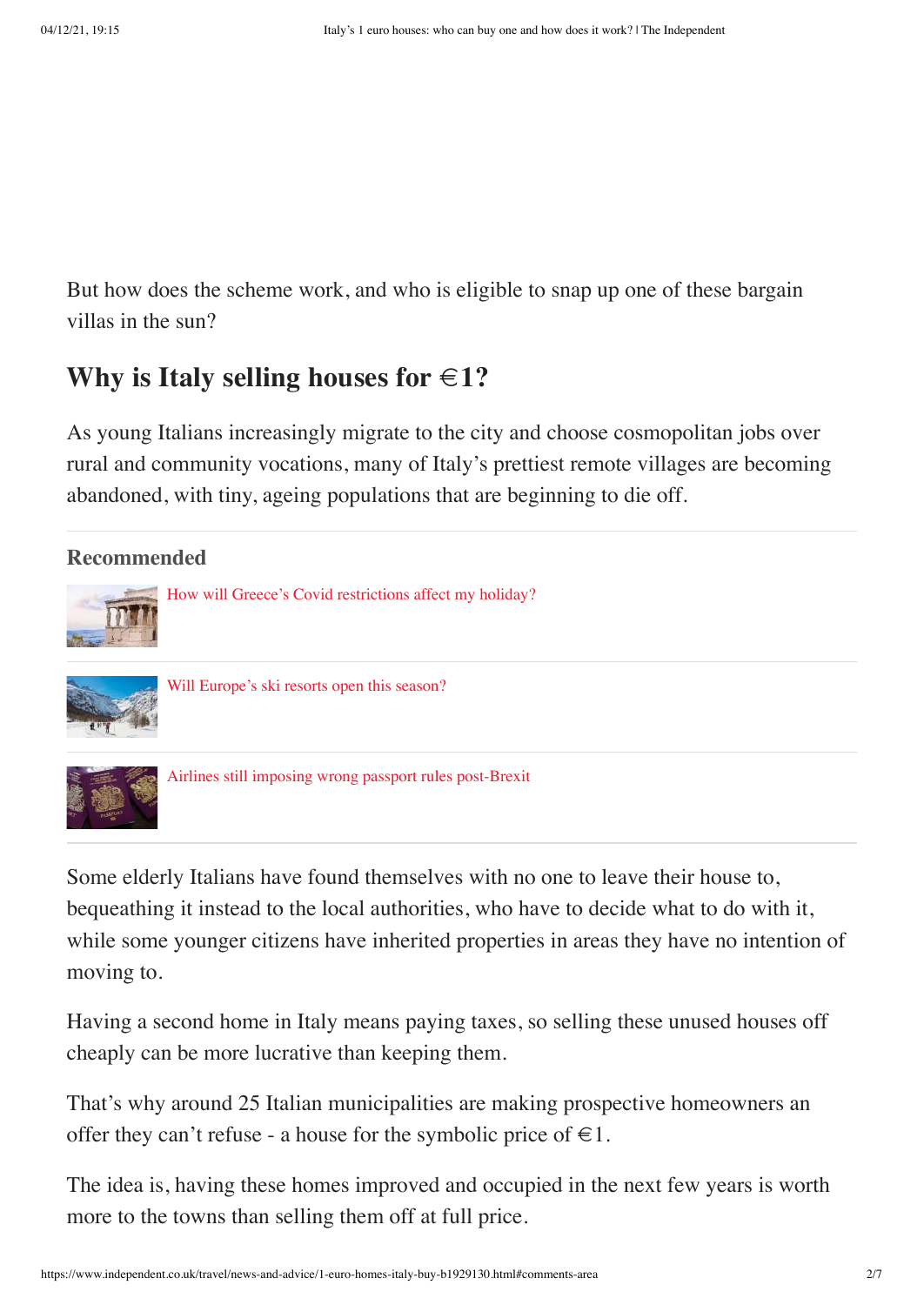"We do not need new constructions and new overbuilding. The strategy to improve the housing environment and reclaim our cultural identity is to revive the small abandoned centres or to redevelop buildings in a state of abandonment, with a story that is our history," reads a statement by the team at [1eurohouses.com](https://1eurohouses.com/).

Local authorities in areas such as Emilia-Romagna, Abruzzo and Campania also hope an influx of new homeowners will stimulate the economy, as they buy local produce, employ local construction workers, pour money into local venues and attractions, and even boost tourism by creating boutique hotels or B&Bs.

## **What's the catch?**

You're not buying a shiny new villa - houses selected for the scheme are often dilapidated and require major structural improvements. You're investing in a fixer-upper, not acquiring a ready-to-move-in home.

However, the cost of renovations is still relatively low compared to other countries - in the region of  $\epsilon$ 20,000-50,000 depending on the size of the property.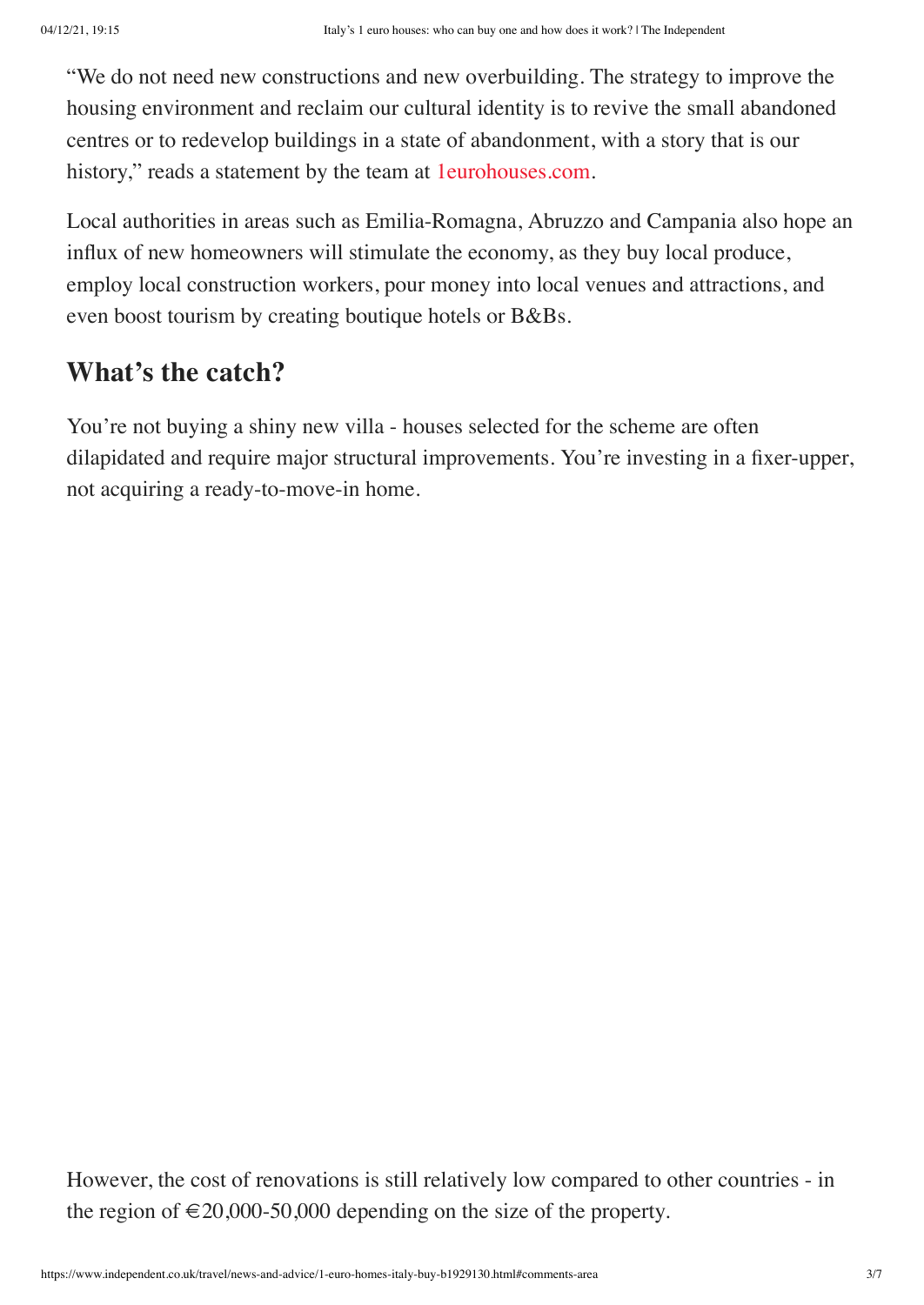While most houses are humble village homes or cottages, some stately homes are also on [sale, with a much higher price tag attached. The sellers of this](https://www.propertyguides.com/italy/news/italian-property-one-euro/) former monastery outside Bologna estimate essential renovations could cost  $\in$  1.5m.

Legal fees for buying a house abroad can add up to  $\epsilon \in 3,000$  on top of this, and some municipalities also ask for a "guarantee fee" (from  $\epsilon 1,000$  to  $\epsilon 10,000$  depending on the town and the cost of the renovation project) to prove you're committed to improving the property.

On the upside, Italy does provide a ['superbonus' tax exemption](https://www.italy-uk-law.com/italian-news/superbonus-the-new-tax-credit-for-italian-property-improvements/) for buyers that covers 110 per cent of qualifying building expenditures.

You won't be able to make vague promises about refurbishing your new pad sometime in the future, either - new owners are required to submit details of a renovation project within two to 12 months of purchase (depending on the location), start work within one year, and complete it within the next three.

It's also worth noting that not every property ends up being sold for just a euro. Popular houses have become the subject of a bidding war, with several going for  $\epsilon$ 5,000 or even  $\epsilon$ 20,000.

So this is a scheme for people who have some savings stored up beyond the initial euro.

### **Who can buy a one euro house?**

"Is it true or is it a joke?" reads a section of the website [case1euro.it](http://v/), which lists  $\in$ 1 properties currently for sale in Mussomeli, 60 miles south of Palermo, Sicily.

It is not a joke. Rules differ from town to town, but in the case of Mussomeli, buyers must have the financial and practical wherewithal to:

- Support all expenses for the drafting of the deeds of sale (notary, registration, transfer)
- Prepare a project for the renovation of the property within one year of purchase, acquiring any permissions needed
- Start work within two months of the date of issue of the building permit
- Conclude work within three years
- Put down a "guarantee policy" deposit of £5,000 ( $\text{\pounds}4,314$ ), which they will lose in the event that the work doesn't go ahead within three years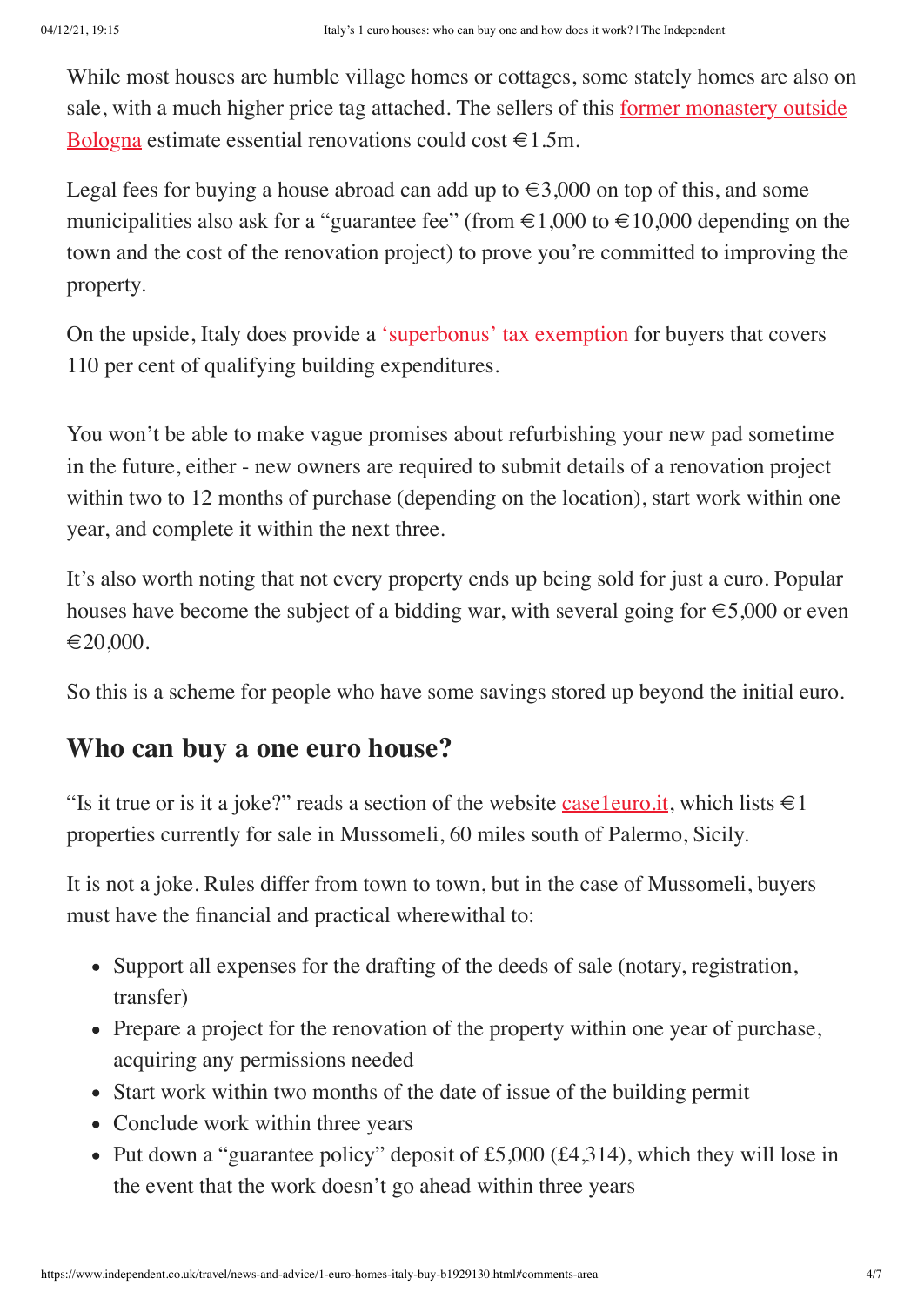In Mussomeli, you can do whatever you like with the interior of the property, but must keep the facade looking as it did originally.

Small print goes on to say that you are entitled to renovate the property yourself, or with your choice of workers.

This is the route that French buyer Morgane Guihot and her husband took, telling CNN [in 2019: "As we're both artisans and renovators we did most of the work ourselves,](https://edition.cnn.com/travel/article/italy-one-euro-home-buyers/index.html) which was minimal, and it was great seeing our two-room house come to life again."

Most towns who have set up a  $\in$  1 house scheme have similar financial requirements you'll have to check the specific requirements of the town you want to buy in. Some require you to live in the house after renovations, while others allow you to buy it with a view to using it as a holiday home or as a small business such as a B&B.

Buyers who don't have Italian residency or don't speak Italian may run into more hurdles when it comes to organising work and being able to make use of their property.

# **Has Brexit affected Brits being able to buy the houses?**

People living outside of the EU can still buy properties in Italy, but only as "non residents". This means you pay higher taxes than locals, and can spend up to 180 days per year at your Italian house, but not more than 90 out of every 180 days.

To visit more regularly, you would have to [apply for Italian residency](https://vistoperitalia.esteri.it/home/en), which includes proving you have sufficient funds to support yourself without employment in Italy.

# **I'm still interested. How do I get started?**

You'll find  $\in$  1 houses for sale on websites such

as [1eurohouses.com,](https://1eurohouses.com/) [case1euro.it](https://www.case1euro.it/) and [property-in-sicily.estate](https://www.property-in-sicily.estate/1-euro-houses-in-sicily/) as well as on individual local government websites such as the [Comune of Sambuca's](https://www.comune.sambucadisicilia.ag.it/) or [Citta de Troina's](http://www.housetroina.it/case-1-euro) in Sicily.

[Auctions2Italy](https://auctions2italy.com/) also lists some  $\epsilon$ 2 properties in the country, and you'll find case studies and 'How we did it' guides on [Europe.properties.](https://europe.properties/e1-houses-italy/)

American buyer Rubia Daniels, who purchased and renovated a  $\in$  1 home in Sicily, told *[Travel + Leisure](https://www.travelandleisure.com/travel-tips/buying-and-renovating-italy-one-euro-homes)* earlier this year that going and viewing potential houses in person is a must; as is examining the foundations and state of the walls.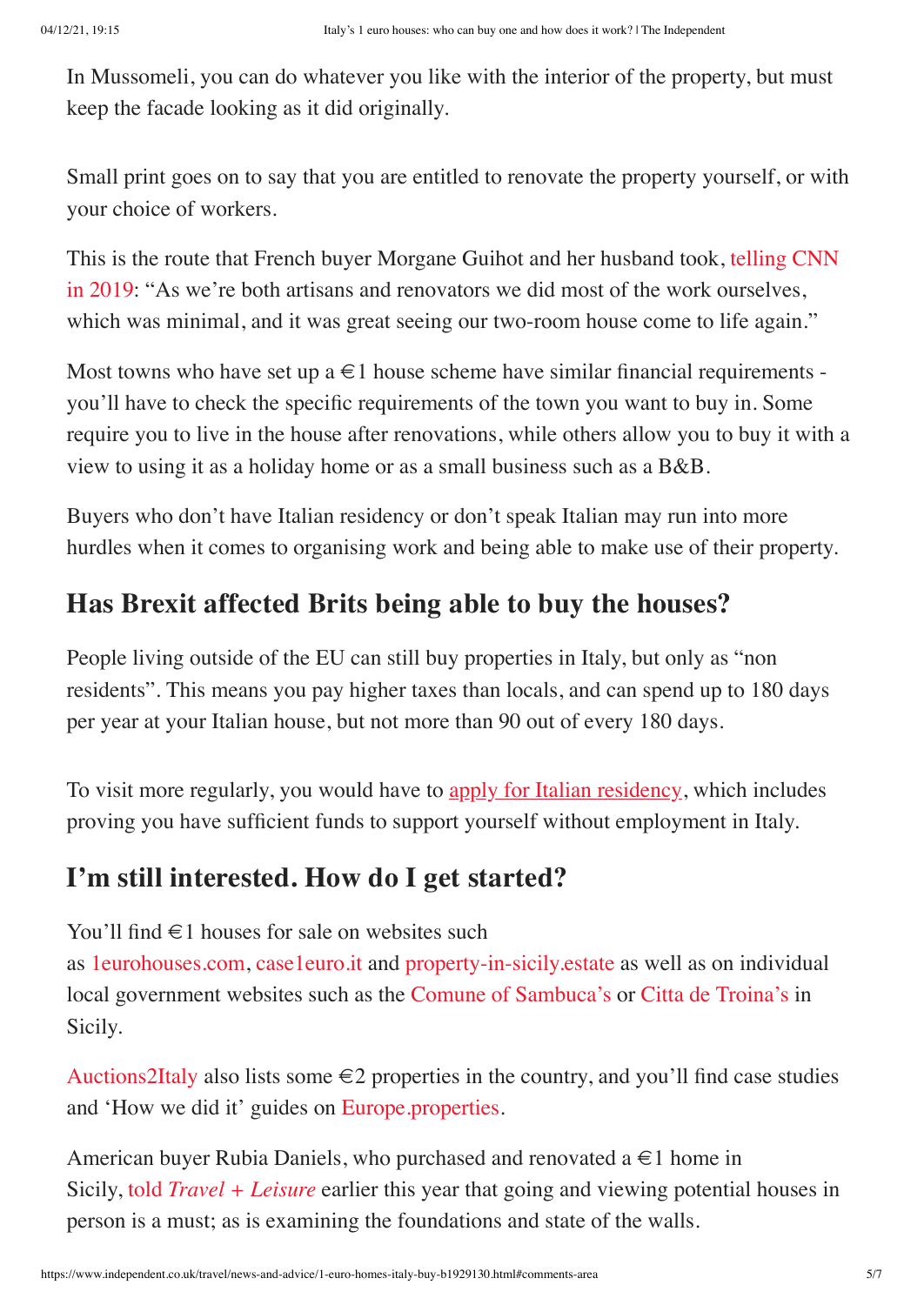"Definitely don't try to do it online — you need to be there to see it and experience the process to make sure you're making a mindful decision," said Daniels. "I wouldn't do anything through the internet."

"You don't want to get anything where the walls are buckled because that indicates a foundation issue," she advises.

### **Areas running €1 house schemes**

#### **Emilia-Romagna**

The slice of northern Italy around Bologna has houses for sale in towns such as verdant, ancient-ruin-speckled Modigliana (where you can buy the aforementioned dilapidated monastery).

#### **Abruzzo**

The region hugging the coast to the east of Rome. Towns raffling off their vacant homes include Casoli, Santo Stefano di Sessanio and Pratola Peligna.

#### **Campania**

The dramatic, volcanic slice of coastline around Naples, close to Pompeii and the Amalfi Coast has some  $\epsilon$ 1 properties for sale in places like near-abandoned Pietramelara, which recently has been home to just 15 families.

#### **Sicily**

Sicily is a hotbed of  $\in$ 1 house schemes. As well as sleepy Mussomeli, the towns of Calatafimi Segesta, Augusta, Sambuca and Caltagirone are all selling off unwanted or unclaimed houses.

#### **Piedmont**

This northern region near Switzerland is offering homes in towns like Borgomezzavalle and Albugnano, close to renowned wine producing regions and the outdoorsy, wooded Antrona Valley.

#### **Le Marche**

The medieval town of Cantiano - a 40-minute drive from the seaside - has  $\in$  1 homes for sale near white-pebble Adriatic beaches and truffle-hunting spots.

#### **Liguria**